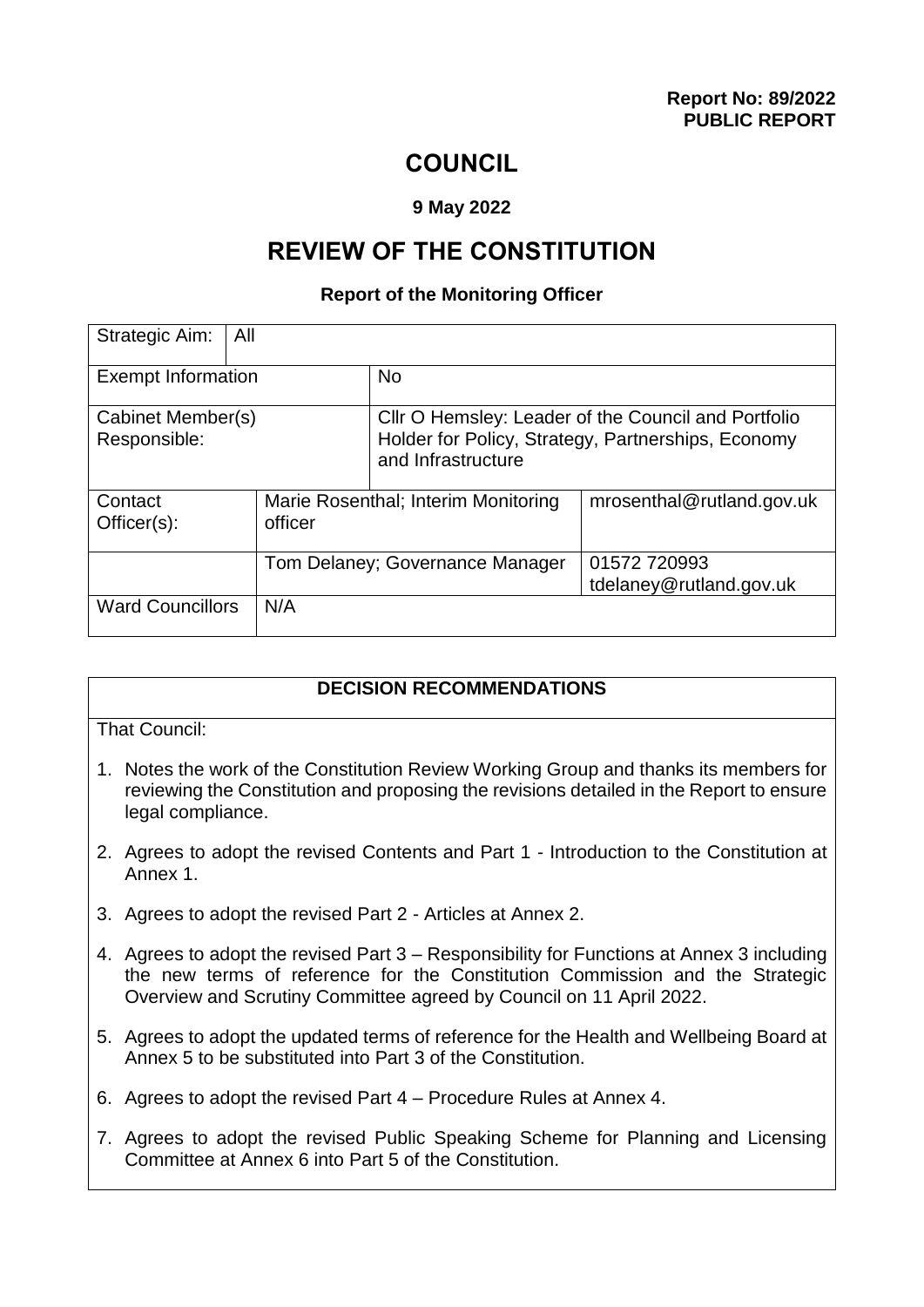- 8. Agrees to remove the following Codes from Part 5 and publish them elsewhere on the council's website: The Counter Fraud Strategy, Whistleblowing Policy, Monitoring Officer Protocol, Scrutiny Function Protocol and School Governor Protocol
- 9. Authorises the Monitoring Officer to publish a definitive version of the Constitution (removing track changes, incorrect numbering, editing, or formatting errors) with a version history, Glossary, and Index together with a Public Guide to the Constitution.

## **1 PURPOSE OF THE REPORT**

1.1 To note the outcome of the comprehensive review of the Constitution requested by Council on 30 November 2021 and to agree the proposed changes recommended by the Constitution Review Working Group.

# **2 BACKGROUND**

- 2.1 The Audit and Risk Committee is currently responsible for oversight of the Constitution. On 9 November 2021, the Audit and Risk Committee agreed to recommend to full Council terms of reference, scope, and time scale for a Constitution Review.
- 2.2 Full Council on 30 November 2021 agreed the proposed terms of reference including a review of the overview and scrutiny function to be led by the Constitution Review Working Group (CRWG).
- 2.3 The CRWG met on the 10 November 2021; 12 January, 9 February, 2 and 23 March and 12 April 2022 to conduct the review in several phases. This included a detailed Technical Review to ensure the Constitution was legally compliant with all relevant legislation.
- 2.4 An all-member briefing session on the proposed changes and a new Model Code of Conduct was held on the 4 April 2022
- 2.5 This Report updates members on the Review and makes recommendations to improve the Constitution in line with legislation and best practice.
- 2.6 Council agreed a new Member Code of Conduct on 11 April 2022 which will be substituted for the current one in the new Constitution.
- 2.7 The Health and Wellbeing Board agreed to recommend updated terms of reference on the 5 April 2022 which are set out at Annex 5 to be substituted for the current one in Part 3 of the new Constitution.

## **3 THE CONSTITUTION**

- 3.1 The Constitution sets out how the Council operates; how decisions are made and the procedures which are followed to ensure that these are efficient, transparent, and accountable to local people.
- 3.2 The Council has a legal duty to publish an up-to-date Constitution and keep it up to date with any necessary changes being normally considered at the annual council meeting. The Council has made several changes to the Constitution over the years but there has not been a comprehensive review for some time. This has led to some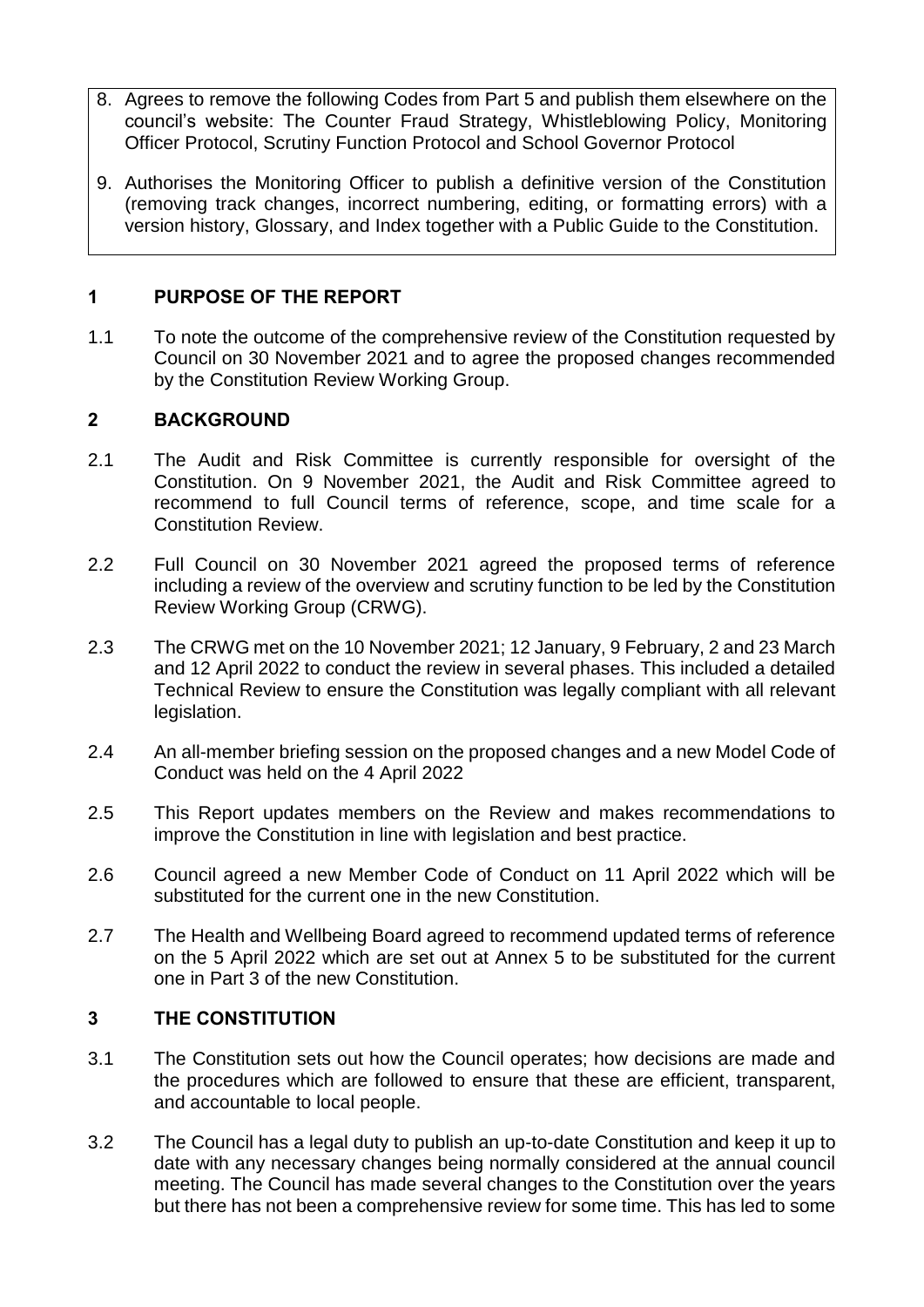internal inconsistency e.g., in relation to Petitions and the setting up of Scrutiny Task and Finish Groups.

- 3.3 The Constitution must contain:
	- a) the Council's standing orders/procedure rules.
	- b) the members' code of conduct.
	- c) such information as the Secretary of State may direct.
	- d) Such other information (if any) as the authority considers appropriate
- 3.4 The Council's Constitution currently comprises 398 pages organised into 10 Parts (many divided into several sections). The document is difficult to navigate because there is inconsistent pagination, there is no Index and no search facility. It is suggested that an updated and shortened version would assist the Council in improving its governance and accountability arrangements including providing more clarity around decision making.
- 3.5 The Local Government Act 2000 (Constitutions) (England) Direction 2000 sets out 26 matters (a-z) which should be included – The CRWG considered these in detail as Phase 1 of the review with an analysis of how the Rutland Constitution compares with recommendations for improvement. These recommendations are consolidated in the recommendations in this Report.

#### **4 TERMS OF REFERENCE FOR THE REVIEW**

- 4.1 These were agreed by Council on 30 November 2021 as follows:
- 4.1.1 Develop a shortened, streamlined, and improved Constitution to better support effective and efficient decision making
- 4.1.2 Review the Overview and Scrutiny arrangements across the Council in accordance with the statutory government guidance published in May 2019
- 4.1.3 Carry out a survey of all members on how the Constitution can be improved
- 4.1.4 Review the use of remote meetings
- 4.1.5 Assist the Interim Monitoring Officer in recommending to full council a revised version of the constitution by May 2022
- 4.1.6 Propose a programme of training and development for members and officers on the new Constitution.

#### **5 INDEPENDENT HEALTH CHECK REVIEW**

- 5.1 The first phase of the review was carried out during November and December 2021 and comprised an independent review of compliance with legislative provisions and best practice.
- 5.2 The current version of the RCC Constitution was approved by Council on 12 May 2003. Revision dates are sometimes added in footers to specific pages but there is no formally recorded amendment history. The latest published version has a revised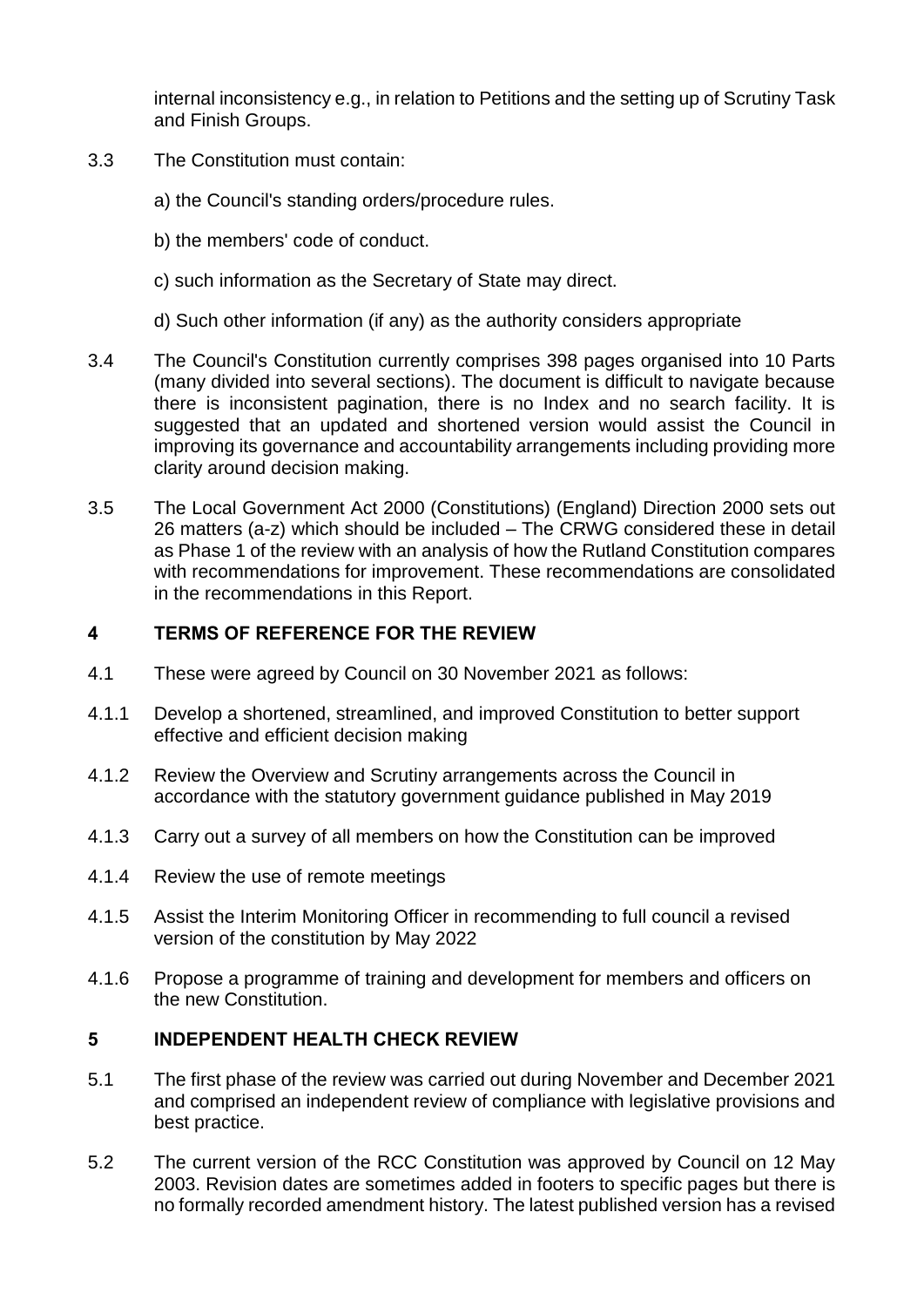date of December 2020 but a check of council minutes over the last few years suggests that it is amended on average 2-3 times a year. A Version Control Protocol will be introduced as part of the review to record and publish all changes.

- 5.3 The Constitution follows the format of the model Constitution recommended by the Association of Local Authority Lawyers in 2000. It comprises 10 Parts as detailed below. It is not proposed to make any changes to the format:
- 5.3.1 Part 1 Summary and Explanation including Definitions
- 5.3.2 Part 2 Articles 1-15
- 5.3.3 Part 3 Responsibility for Functions
- 5.3.4 Part 4 Procedure Rules (9 in total)
- 5.3.5 Part 5 Codes and Protocols (10 in total)
- 5.3.6 Part 6 Members Scheme of Allowances
- 5.3.7 Part 7 Strategic Management Structure Chart
- 5.3.8 Part 8 Register of Members of the Executive
- 5.3.9 Part 9 Financial Procedure Rules
- 5.3.10 Part 10 Contract Procedure Rules

#### **6 CONSULTATION MEMBER SURVEY**

- 6.1 CRWG agreed to commission an all-member survey to alert councillors to the review and to seek ideas for improvement. A short online Survey was prepared and sent to all Members on the 18th of November 2021.
- 6.2 The Survey involved a series of questions designed to test members' appreciation of the 7 purposes of the Rutland Constitution set out in Article 1.
- 6.2.1 The Constitution provides guidance on how the Council provides leadership to the community and partnership with citizens, businesses, and other organisations.
- 6.2.2 The Constitution supports the active involvement of citizens in the process of council decision making; it is easy to understand and is up to date
- 6.2.3 The Constitution helps Councillors to represent their constituents more effectively.
- 6.2.4 The Constitution enables decisions to be taken efficiently and effectively.
- 6.2.5 The Constitution ensures that those responsible for decision-making are clearly identifiable to local people and that they explain the reasons for decision
- 6.2.6 The Constitution creates a powerful and effective means of holding decision makers to public account.
- 6.2.7 the Constitution ensures that proposals and decisions are effectively and fairly reviewed.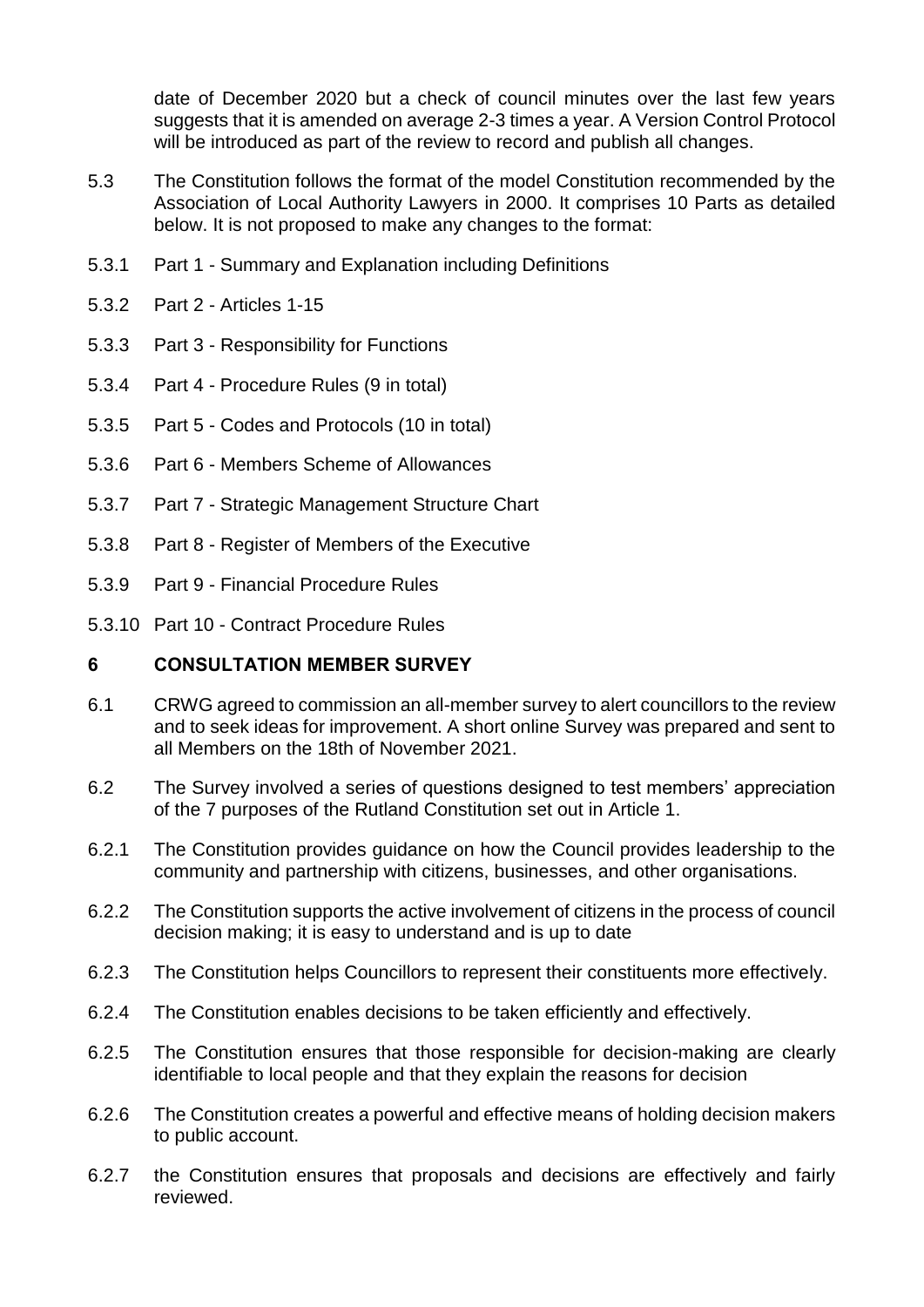- 6.2.8 The Constitution provides a means of improving the delivery of services to the community.
- 6.3 The Survey also asked members about their experience of the council's scrutiny function, what is working well and what could be improved.
- 6.4 Members were asked to complete the survey by the 6th of December 2021. Responses were reported back to the CRWG on the 12th of January.18 of the current 26 councillors (69%) agreed to participate in the Survey.
- 6.5 Most members agreed that the Constitution does properly regulate decision making but that it does not support public participation. In overall terms members did not agree that the Constitution as currently drafted fully meets all its objectives.
- 6.6 The Survey suggests that there is a need to develop the capacity and capability of elected Councillors to ensure they have the relevant skills and up to date knowledge to carry out their responsibilities. A Member Development Strategy will be considered by the Constitution Review Working Group for presentation to Council in July 2022.
- 6.7 The Survey suggested that more needs to be done to ensure that the Council's scrutiny arrangements are delivering value for money for residents and making a meaningful contribution to the work of the Council. Members would like to see more done to involve the public in the work of scrutiny.

#### **7 SCRUTINY REVIEW**

- 7.1 Mandatory government statutory guidance was published in May 2019 encouraging all councils to cast a critical eye over their existing arrangements and, above all, ensure they embed a culture that allows overview and scrutiny to flourish. The Council agreed terms of reference for a review of the scrutiny function in line with the statutory guidance as part of this review.
- 7.2 On the 11 April 2022, Council agreed proposals to relaunch the scrutiny function by moving away from the existing 3-committee and Commission arrangements to a single Strategic Overview and Scrutiny Committee. This change was agreed subject to a review on the effectiveness of the Strategic Overview and Scrutiny Committee in March 2023 after a full year's operation.
- 7.3 The proposed revisions set out in the Report include the consequential changes necessary to implement the new scrutiny arrangements. Article 6 sets out the role and functions for the new Strategic Overview and Scrutiny Committee. The Scrutiny Rules in Part 4 have been strengthened to set out a comprehensive set of terms of reference including details of the Task and Finish groups, Working Groups and Single-Issue panels the new Committee can establish to deliver its Work Programme.
- 7.4 The new terms of reference also include details of the statutory Councillor Call for Action. This is a mechanism for enabling elected members to bring matters of ward concern to the attention of the Council, via the Scrutiny process.

## **8 PROPOSED CHANGES TO THE CONSTITUTION**

8.1 The review has identified that Parts 1,2, 3, 4, 5 and 8 require attention. They require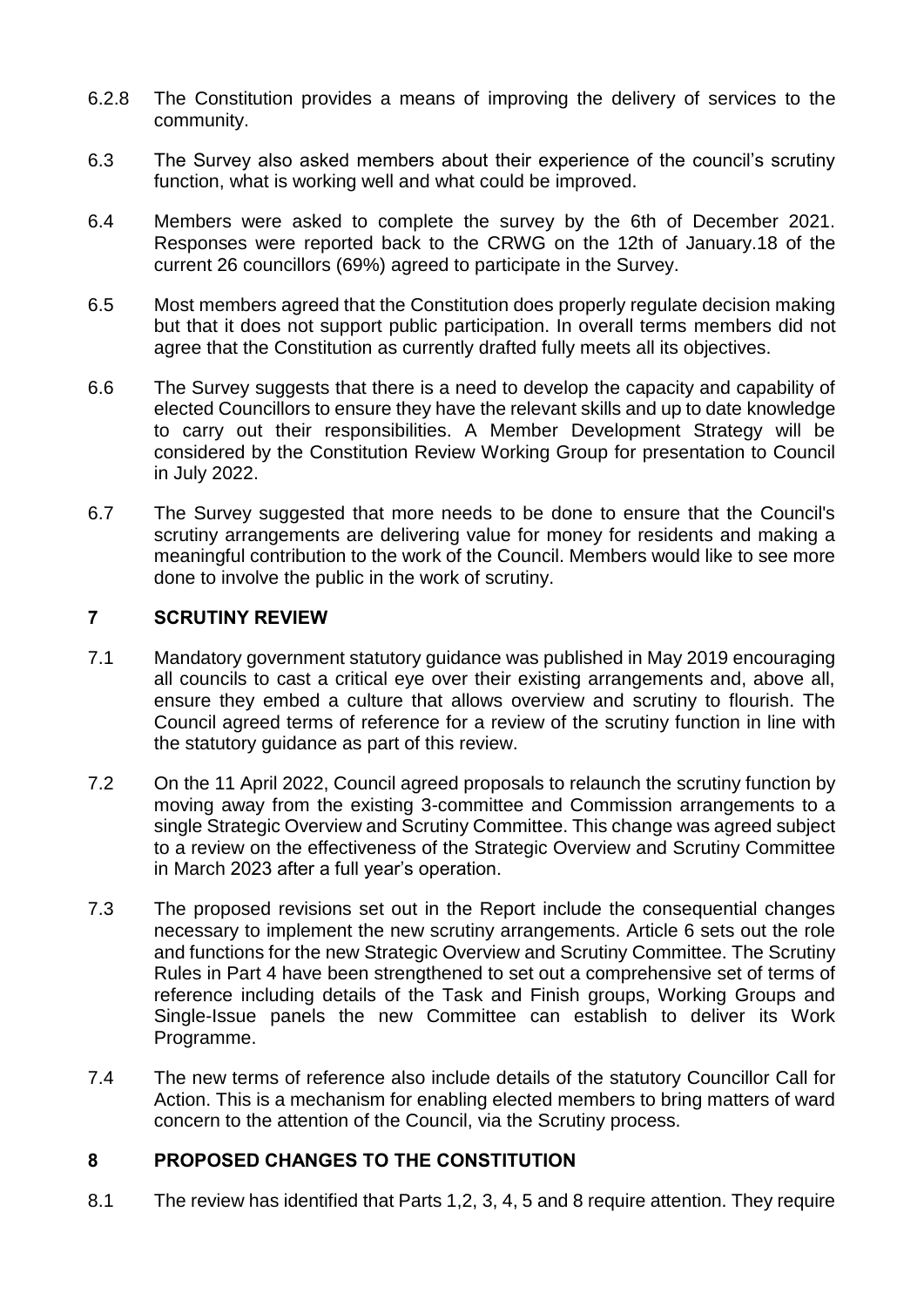minor editing to ensure compliance with the minimum requirements of the Direction. This will allow some sections to be removed from the Constitution and published elsewhere to assist access. Parts 6 and 7 are factual. Parts 9 and 10 are regularly reviewed and do not form part of the review.

8.2 The proposed change to each Part is summarised below and the revised Part appended to the Report. Any new text is marked red and deleted text is struck through.

### **9 PART 1 – INTRODUCTION**

- 9.1 The Contents and Introduction have been updated to include an index using the Definitions section. The Definitions have been updated to allow for emails to be accepted for delivery of Notices and Questions.
- 9.2 A Version Control document will be created to manage all future changes to the published Constitution

#### **10 PART 2 – THE ARTICLES**

- 10.1 Part 2 is divided into 15 Articles which set out the basic rules governing the Council's business. The proposed changes are detailed in Annex 4. The main proposed change is to the Policy Framework.
- 10.2 By law, the Council must have a policy framework. This is the list of plans and strategies which are required by law to be decided by the full Council, usually on the recommendation of the Cabinet. These are set out in Article 4 and need updating to reflect changes to the Local Authority (Functions and Responsibilities) (England) Regulations 2000.
- 10.3 The current policy framework includes 12 Policy Documents originally listed as required by the 2000 Regulations. It needs updating to reflect changes in legislation since 2000 as follows:

| <b>Name</b>                                                             | <b>Comments</b>                 |
|-------------------------------------------------------------------------|---------------------------------|
| <b>Annual Library Plan</b>                                              | Remove as no longer<br>required |
| Best Value Performance Plan                                             | Remove as no longer<br>required |
| Children's Services Plan - Should be<br>Children and Young Persons Plan | Retain                          |
| <b>Community Care Plan</b>                                              | Remove as no longer<br>required |
| <b>Community Strategy</b>                                               | Remove as no longer<br>required |
| Crime and Disorder Reduction Strategy                                   | Retain                          |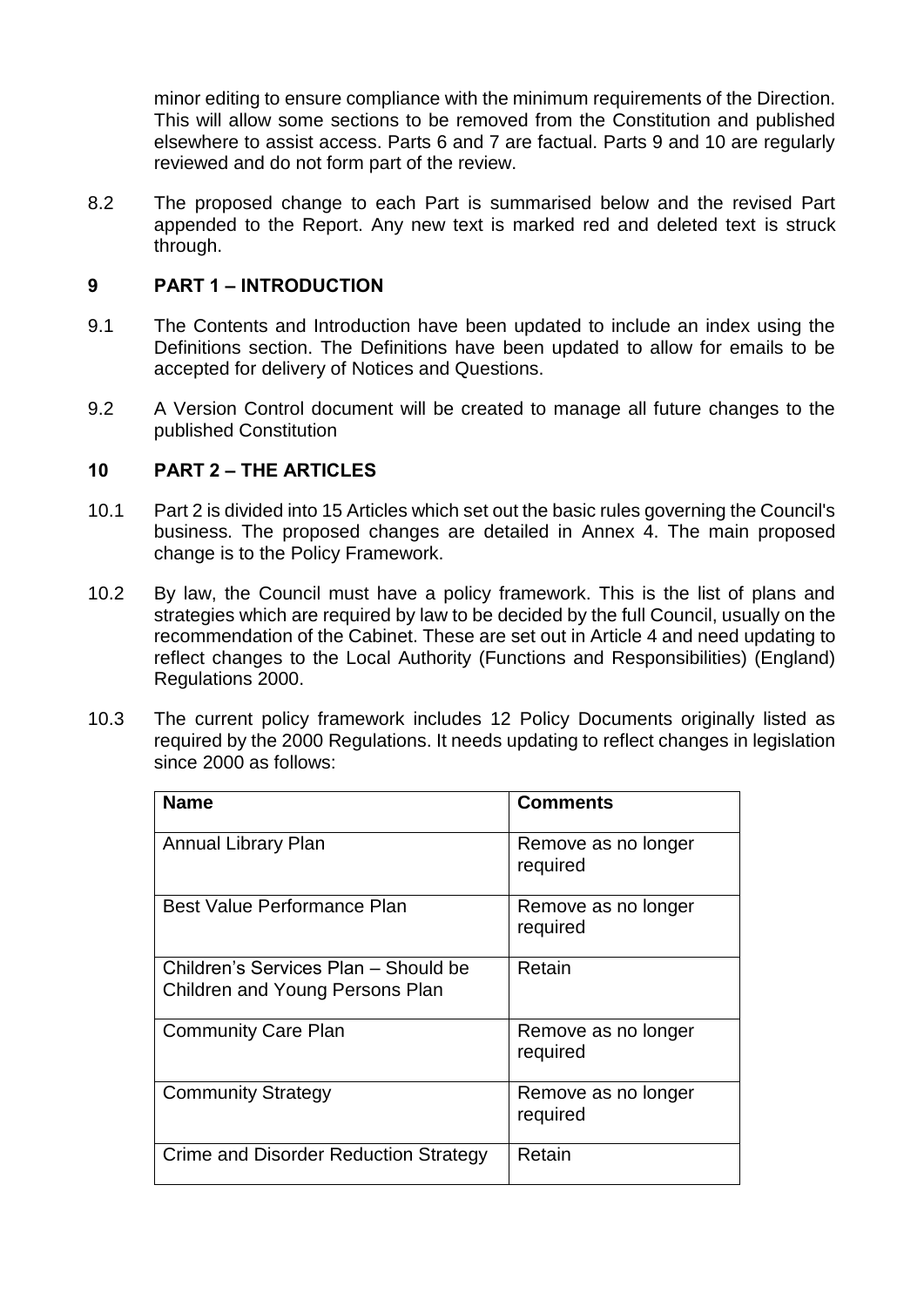| Early Years Development Plan                                                                                             | Remove as no longer<br>required |
|--------------------------------------------------------------------------------------------------------------------------|---------------------------------|
| <b>Education Development Plan</b>                                                                                        | Remove as no longer<br>required |
| <b>Local Transport Plan</b>                                                                                              | Retain                          |
| Plans and Strategies which together<br>comprise the Development Plan and<br><b>Development Plan Documents</b>            | Retain                          |
| Youth Justice Plan                                                                                                       | Retain                          |
| <b>Licensing Authority Policy Statement</b><br>and Statement of Licensing Policy<br>(required by s349 Gambling Act 2005) | Retain                          |
| Health and Well Being Strategy                                                                                           | Add                             |

10.4 The current policy framework also includes 9 further Policy Documents listed as required by DETR Guidance, none of which are now required by law, although two of these are recommended to remain as detailed below:

| <b>Name</b>                                                                      | <b>Comment</b>                  |
|----------------------------------------------------------------------------------|---------------------------------|
|                                                                                  |                                 |
| The Council's Strategic Objectives, i.e.<br>The Corporate Plan                   | Retain                          |
| Admission Arrangements for its schools                                           | Remove as no longer<br>required |
| <b>Adult Learning Plan</b>                                                       | Remove as no longer<br>required |
| <b>Comprehensive Equality Scheme</b>                                             | Remove as no longer<br>required |
| Quality protects Management Action<br>Plan                                       | Remove as no longer<br>required |
| <b>Statement of Licensing policy</b>                                             | Retain as no longer<br>required |
| Local Agenda 21 Strategy                                                         | Remove as no longer<br>required |
| Plan or Strategy for control of borrowing,<br>investment, or capital expenditure | Retain                          |
| <b>Food Law Enforcement Service Plan</b>                                         | Remove as no longer             |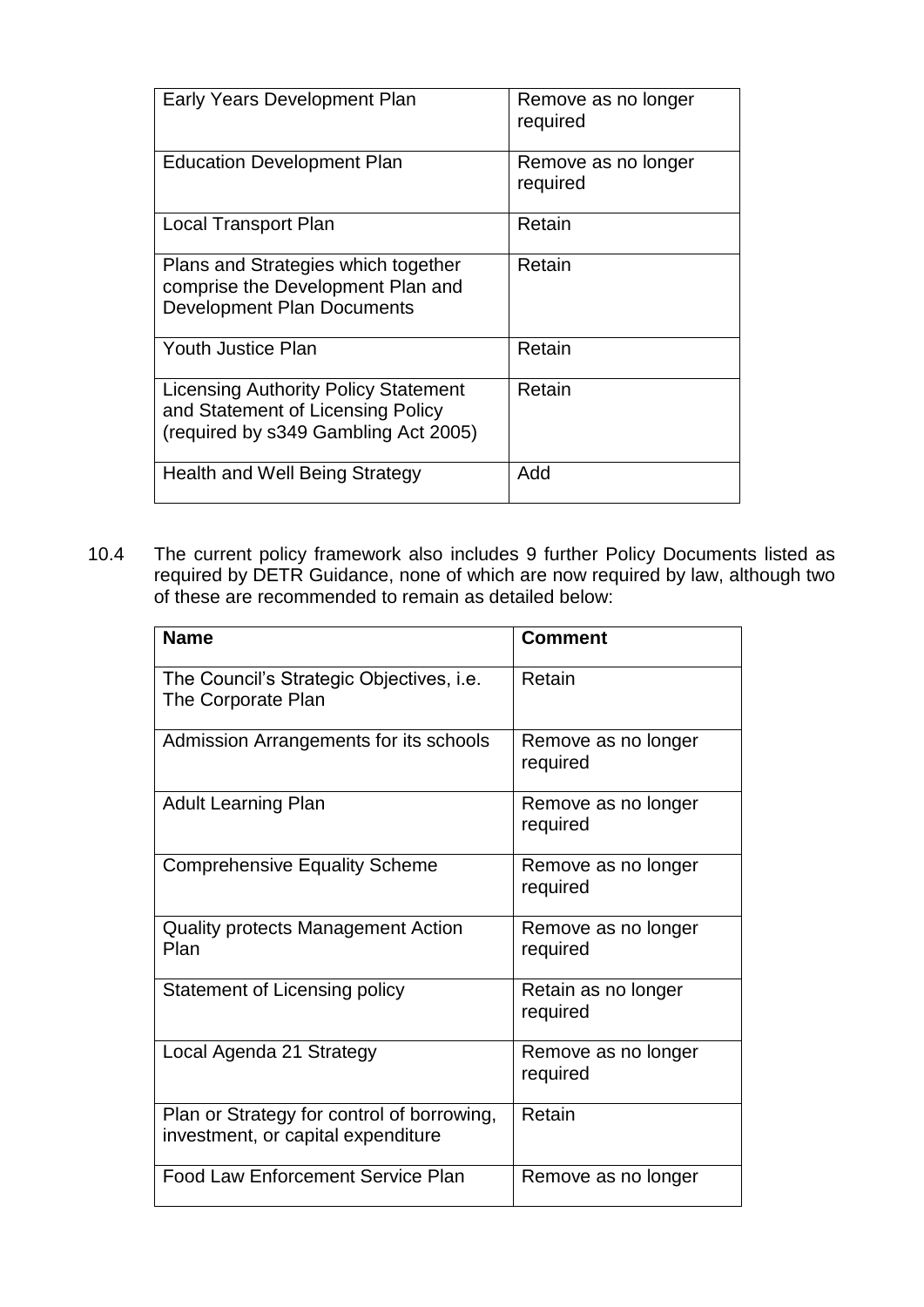|                                                                                                                                      | required                        |
|--------------------------------------------------------------------------------------------------------------------------------------|---------------------------------|
| Other plans and strategies which require<br>the approval of, or submission to, a<br>Minister of the Crown or a Government<br>Office. | Remove as no longer<br>required |
| Plan or Strategy which comprises<br>Housing Investment Programme                                                                     | Remove as no longer<br>required |

10.5 The remaining changes to Part 2 relate to the new overview and scrutiny function and minor edits to improve accessibility and understanding.

## **11 PART 3 – RESPONSIBILITY FOR FUNCTIONS**

11.1 Part 3 deals with Responsibility for Functions and includes the Council's Scheme of Delegation which sets out the responsibilities of the Council, those functions that the Council has reserved to itself, those elements that have been delegated to the Cabinet and the general delegations to officers. PR 22 requires the Council to agree the Scheme of Delegation at the annual council meeting. The proposed changes are set out in Annex 3 and summarised below.

#### **Terms of Reference for Committees – Health and Wellbeing Board**

- 11.2 The Health and Wellbeing Board (HWB) met on the 5 April 2022 to review the Terms of Reference of the Board to ensure that there is consensus on its composition and purpose, and clarity on its operation, helping to ensure that it can fulfil its role and potential, to the benefit of Rutland residents, service users and patients.
- 11.3 1The previous Terms of Reference (ToR) were last renewed in 2016. Since then, there have been a range organisational changes (e.g., the introduction of the Primary Care Network and Integrated Care System). This has resulted in changes to the membership of the HWB and the need to make it clear who is collectively accountable for delivery of the HWB's remit and its responsibilities in relation to the Better Care Fund. The recommended ToR are set out at Annex 5 and if approved will be substituted into Part 3 of the Constitution for the previous set.

## **Terms of Reference for Committees – Constitution Commission**

11.4 It is recommended that the Constitution Review Working Group be formally constituted as a Committee to be called the Constitution Commission to recognise the role of members in ensuring that the Constitution remains up to date and fit for purpose. The Commission can also continue the work of the Constitution Review Working Group in delivering a Member Development Strategy.

#### **Delegation To Officers**

11.5 Sections 4,5 and 11 of Part 3 set out a comprehensive Scheme of Officer Delegation. Section 5 deals with Proper Officer designations as required by legislation and section 11 sets out executive and council functions delegated to the Chief Executive and Chief Officers (Directors, including the Monitoring Officer). The delegations to the Strategic Director for People need updating to reflect the recent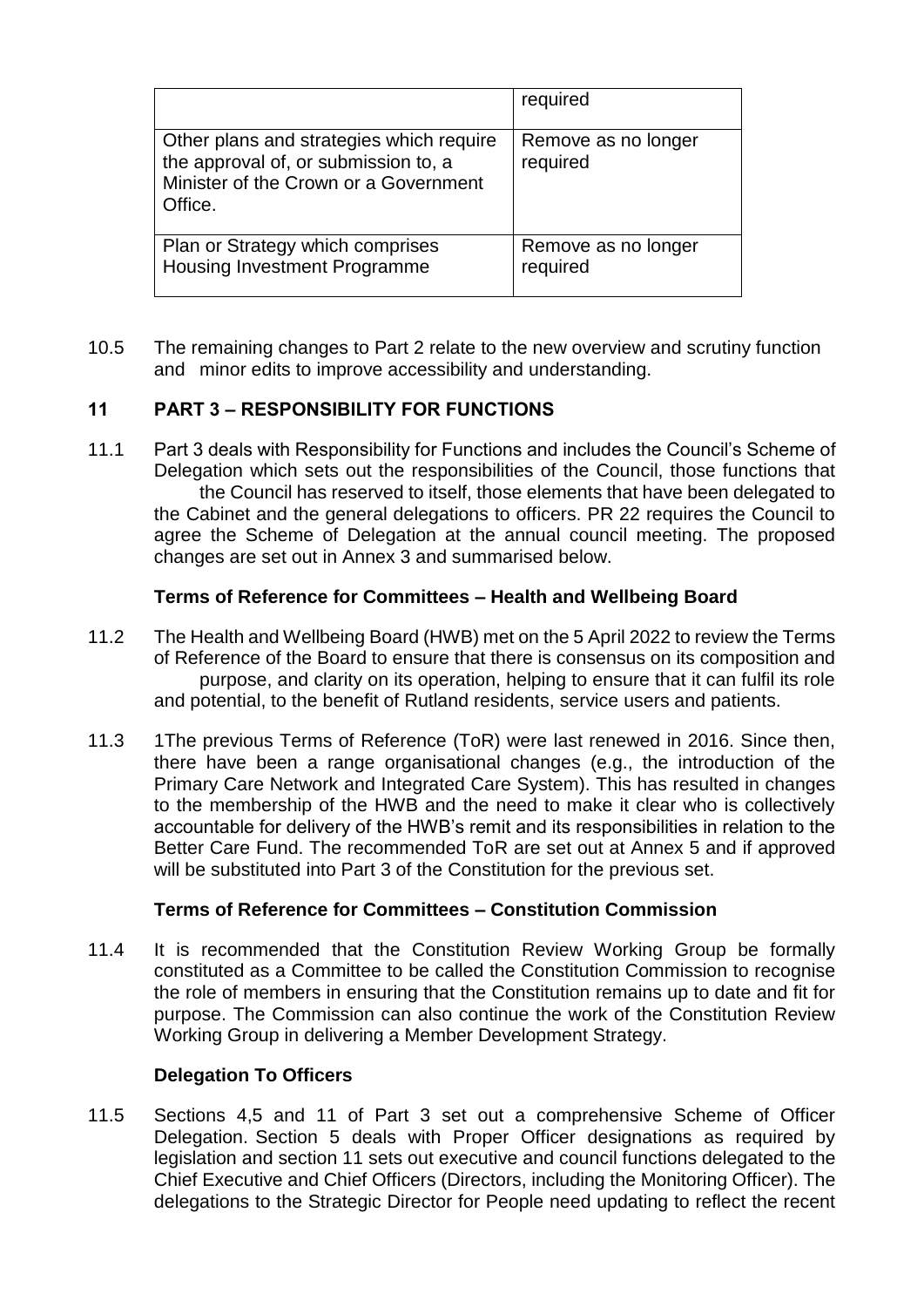Director of Children Services and Director of Adult Services appointments

- 11.6 The Officer Scheme has been slightly amended to ensure Officers have sufficient authority to take all relevant regulatory and enforcement action in connection with the exercise of functions, including without limitation, issuing any form of Notice, Order, Caution, an Injunction or authorising the commencement of prosecution or other proceedings. The current powers in para 11.9.5 only relate to "serving statutory notices ".
- 11.7 It is recommended that the Monitoring Officer be given authority to conduct and manage legal proceedings and to authorise the compromise, settlement, withdrawal from or discontinuance of any proceedings or claim against the Council (including staffing matters and maladministration) in consultation with the Chief Finance Officer and relevant portfolio holder/ward member, as appropriate. The current powers in Article 13 to the Deputy Director: Corporate Governance are too limited.

# **Executive Functions**

11.8 These are not set out in full in the Constitution and a section should be added to Part 3 to correct this with details of each cabinet portfolio. Cabinet functions must be read with the Access to Information Rules and, Cabinet Procedure Rules and Scrutiny Procedure Rules to obtain a comprehensive understanding of executive decision making. This is unduly complex and difficult for the public to understand. It is recommended that the relevant aspects of these 6 parts be consolidated with a flow chart in a Public Guide to show how executive decision making especially in circumstances of urgency is deal with.

# **12 PART 4 – RULES OF PROCEDURE**

## **Council Procedure Rules (Standing Orders) (Rules 1-69)**

- 12.1 These are clear and comprehensive. A few minor changes are suggested as follows:
- 12.2 PR 17 provides for an Emergency Committee to be established If "in the opinion of the Chairman, the Leader or the Chief Executive, an emergency situation has arisen …" This requires amendment to provide for a politically balanced committee to be established in relation to council functions. Urgency procedures already exist for executive decisions.
- 12.3 PR21 Substitution This has been amended to only apply to members who belong to a political group to ensure political accountability.
- 12.4 It is suggested that PR23 be amended to say prescribed items will be on the agenda only when required.
- 12.5 It is suggested that PR 24 should make clear that there should be no agenda item External Organisations and Joint Arrangements at Special Meetings of Council. Furthermore, an explicit position on whether Questions from Members should be an agenda item at special meetings.

## **Deadlines for Public Questions, Deputation and Written Question and Motions**

12.6 The current deadlines are very onerous both for participants and the Governance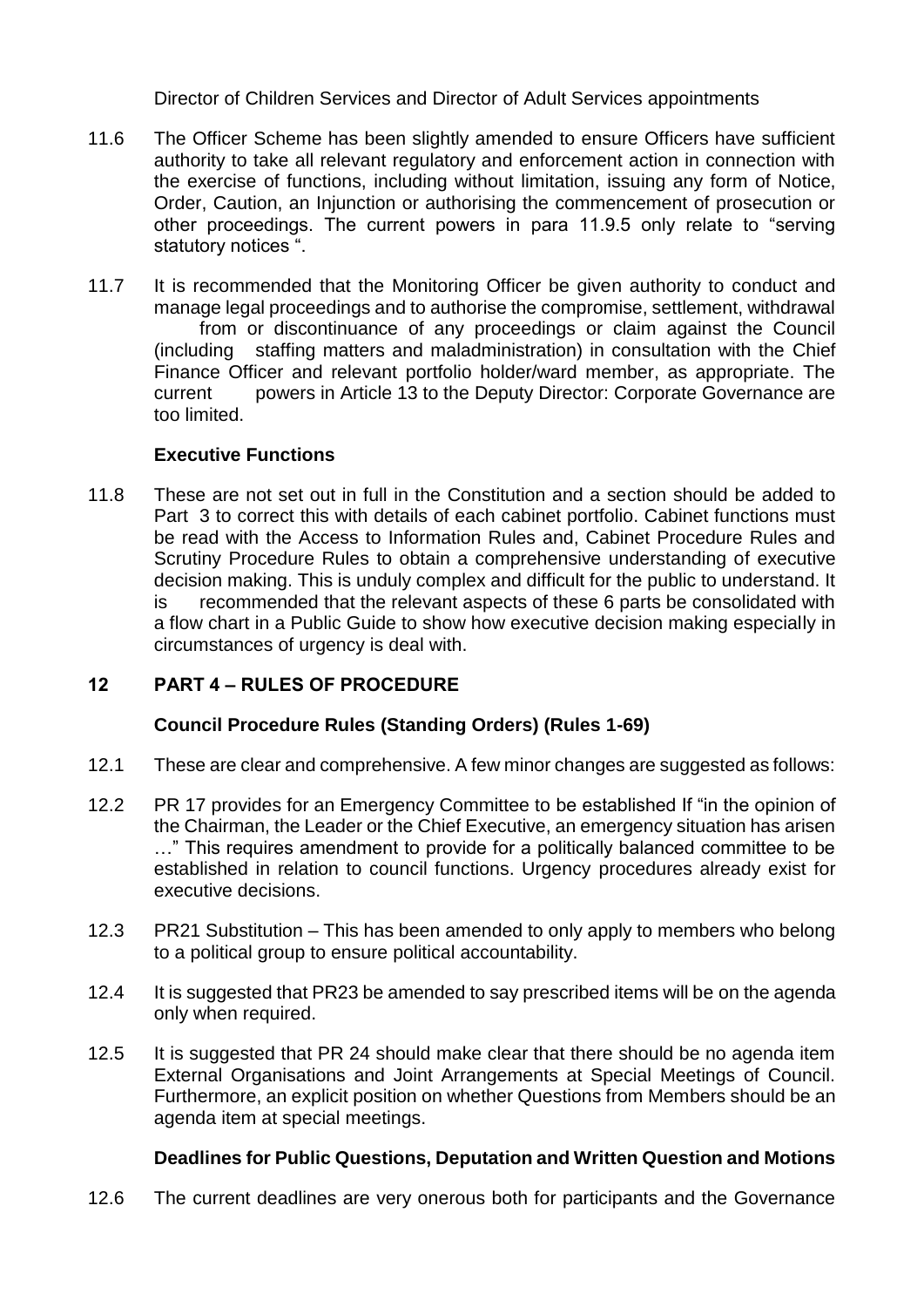Team in preparing for meetings. It is recommended that the stricter, more realistic virtual meeting deadlines should apply to all meetings. The Table below shows the recommended changes for Council and Committee meetings. The consequential changes are shown in red text in Annex 4.

| <b>Issue</b>                                      | <b>Current PR Timeline</b>                                                                                                                                                 | <b>Proposed</b>                                                                                                                                         |
|---------------------------------------------------|----------------------------------------------------------------------------------------------------------------------------------------------------------------------------|---------------------------------------------------------------------------------------------------------------------------------------------------------|
| <b>Public Questions</b>                           | PR28 (4) -No later than<br>4.30pm on the second<br>working day before the<br>meeting e.g., Thursday<br>4.30pm for a meeting the<br>following Monday                        | No later than midday on<br>the third working day<br>before the meeting e.g.,<br>Wednesday 12:00 for a<br>meeting the following<br>Monday.               |
| <b>Member Written Questions</b>                   | PR30 - No later than<br>4.30pm on the second<br>working day before the<br>meeting                                                                                          | No later than midday on<br>the third working day<br>before the meeting e.g.,<br>Wednesday 12:00 for a<br>meeting the following<br>Monday.               |
| Notice of Motion                                  | PR34 - No later than<br>4.30pm on the seventh<br>working day before the<br>meeting e.g., for a meeting<br>on Monday, by 4.30pm on<br>the second preceding<br>Thursday      | No later than midday on<br>the tenth working day<br>before the meeting, e.g.,<br>for a meeting on Monday,<br>by 12.00 on the second<br>preceding Monday |
| Deputations – request to<br>make Deputation       | PR28 (2) No later than<br>12pm on the day of the<br>meeting                                                                                                                | No later than midday on<br>the third working day<br>before the meeting e.g.,<br>Wednesday 12:00 for a<br>meeting the following<br>Monday.               |
| Deputations - submission<br>of text of deputation | PR28 (2) No later than one<br>hour before the meeting                                                                                                                      | No later than midday on<br>the day of the meeting.                                                                                                      |
| <b>Petitions</b>                                  | PR28 (2) By no later than<br>4.30 pm on the second<br>working day before that<br>meeting (e.g., for a<br>meeting on a Monday, by<br>4.30 pm on the preceding<br>Thursday). | No later than midday on<br>the tenth working day<br>before the meeting, e.g.,<br>for a meeting on Monday,<br>by 12.00 on the second<br>preceding Monday |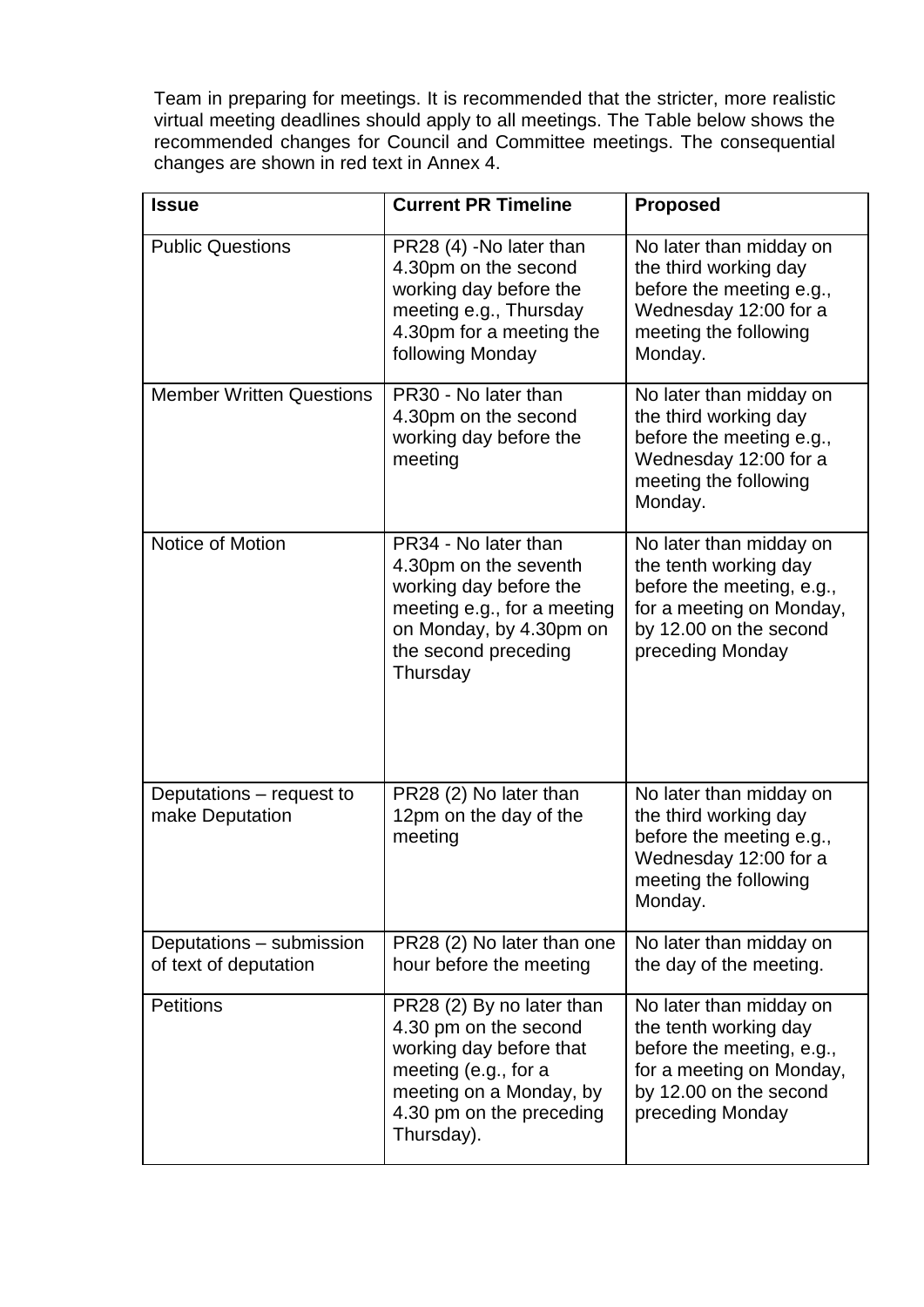## **Committee Procedure Rules (Procedure Rules (PR) 70-129)**

12.7 PR85 – It is recommended that Committees do not have power to establish subcommittees to avoid proliferation of meetings. The new Strategic Overview and Scrutiny Committee will have power to establish Task and Finish groups, Working groups and Single-issue panels. As these bodies will not have decision making powers; membership will not have to be politically balanced.

# **Cabinet Procedure Rules (PR 130-189)**

12.8 Rule 164 which requires cabinet meetings to finish before 12.30pm has been revised.

## **12.9 Overview and Scrutiny Committee Procedure Rules (Rules 190-230)**

12.10 The Scrutiny Committee Rules have been strengthened to set out comprehensive terms of reference including details of the Task and Finish groups, Working Groups and Single-Issue panels the new Committee can establish to deliver its Work Programme. The new terms of reference also include details of the statutory Councillor Call for Action. This is a mechanism for enabling elected members to bring matters of ward concern to the attention of the Council, via the Scrutiny process.

## **Access to Information Rules (Rules 230-269)**

- 12.11 The Access to Information Procedure Rules set out the procedure required to be followed when taking key decision. There is no definition of key decision in the rules apart from a reference back to Article 12. The definition has been added in full in these Rules.
- 12.12 The Access to Information Rules have been updated to refer to the public's rights to film, record, and photograph committee meetings.

# **Budget and Policy Framework Procedure Rules (Rules 270-276)**

12.13 No change is recommended to these Rules.

## **Officers Employment Procedure Rules (Rules 340-359)**

12.14 No change is recommended to these Rules.

## **Members Procedure Rules (Rules 360-389)**

12.15 These cover the process to be followed if a member wishes to have access to land and buildings in the occupation of the Council as well as rules on use of public funds and trade union negotiations. There is no requirement for these to be part of the Constitution. They have been included in the new Member Code of Conduct.

## **12.16 Virtual Meetings Procedure Rules**

12.17 It is recommended that these remain as part of the Council Procedure Rules as some council committee meetings will be held virtually where the law allows this, and it is practicable to meet virtually.

# **13 PART 5 - CODES AND PROTOCOLS**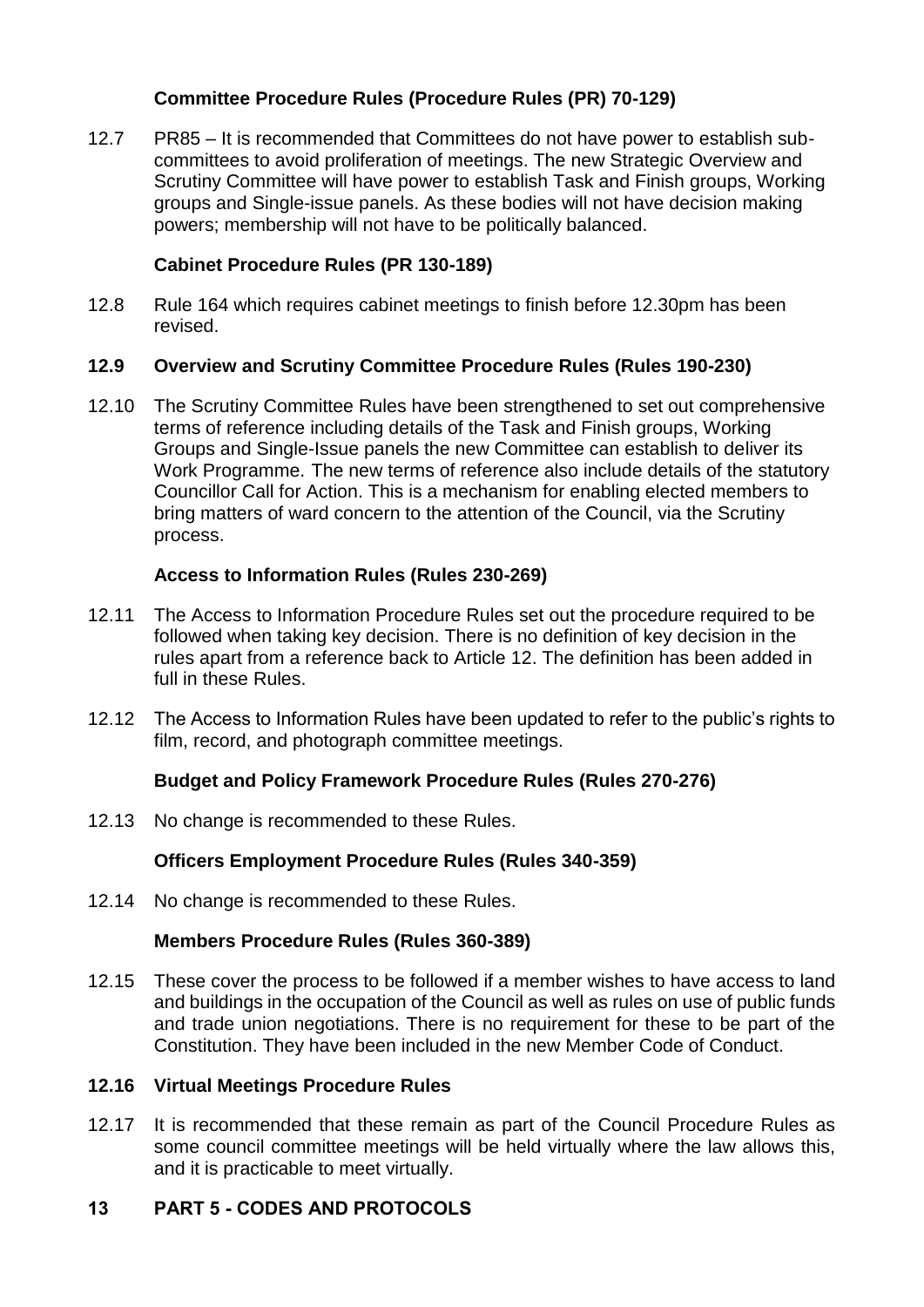- 13.1 It is recommended that the revised Public Speaking Scheme for Planning and Licensing Committee at Annex 6 be added to Part 5 of the Constitution to clarify the rules on interests and public speaking for ward members.
- 13.2 It is suggested that the Council agree to remove the following Parts which are out of date from the Constitution and republish them updated as appropriate on the website where they can be more easily seen and kept up to date:
- 13.2.1 Part 5 Counter Fraud Strategy and Action Plan 2013
- 13.2.2 Part 5 Monitoring officer Protocol
- 13.2.3 Part 5 Scrutiny Function Protocol
- 13.2.4 Part 5 School Governor Protocol
- 13.2.5 Part 5 Petition Guidance

#### **The Members' Code of Conduct**

13.3 The LGA have recently published a new Member Code which has been considered by the Conduct Committee and was adopted by Council on the 11 April 2022. It will be substituted in the new Constitution for the current version.

#### **The Employee Code of Conduct**

13.4 No changes are recommended at this time.

#### **Whistleblowing Policy**

13.5 No changes are recommended at this time.

#### **Protocol on Officer-Member Relations**

13.6 No changes are recommended at this time.

#### **Members Planning Code of Good Practice.**

13.7 No changes are recommended at this time.

#### **Petition Guidance**

13.8 It is recommended that a new Public Guide to the Council be published setting out the various ways in which the public can particulate in council business including Petitions, Deputations, Public Questions and giving evidence to the Overview and Scrutiny Committee.

#### **14 CONSULTATION**

14.1 The cross-party Constitution Review Working Group (CRWG) have led this comprehensive review of the Constitution. All the changes proposed have been the subject of detailed consideration and debate at the working group meetings. The Group met on the 10 November, 12 January, 9 February, 2 and 23 March and 23 April to conduct the Review. Individual members made detailed comments as the review progressed.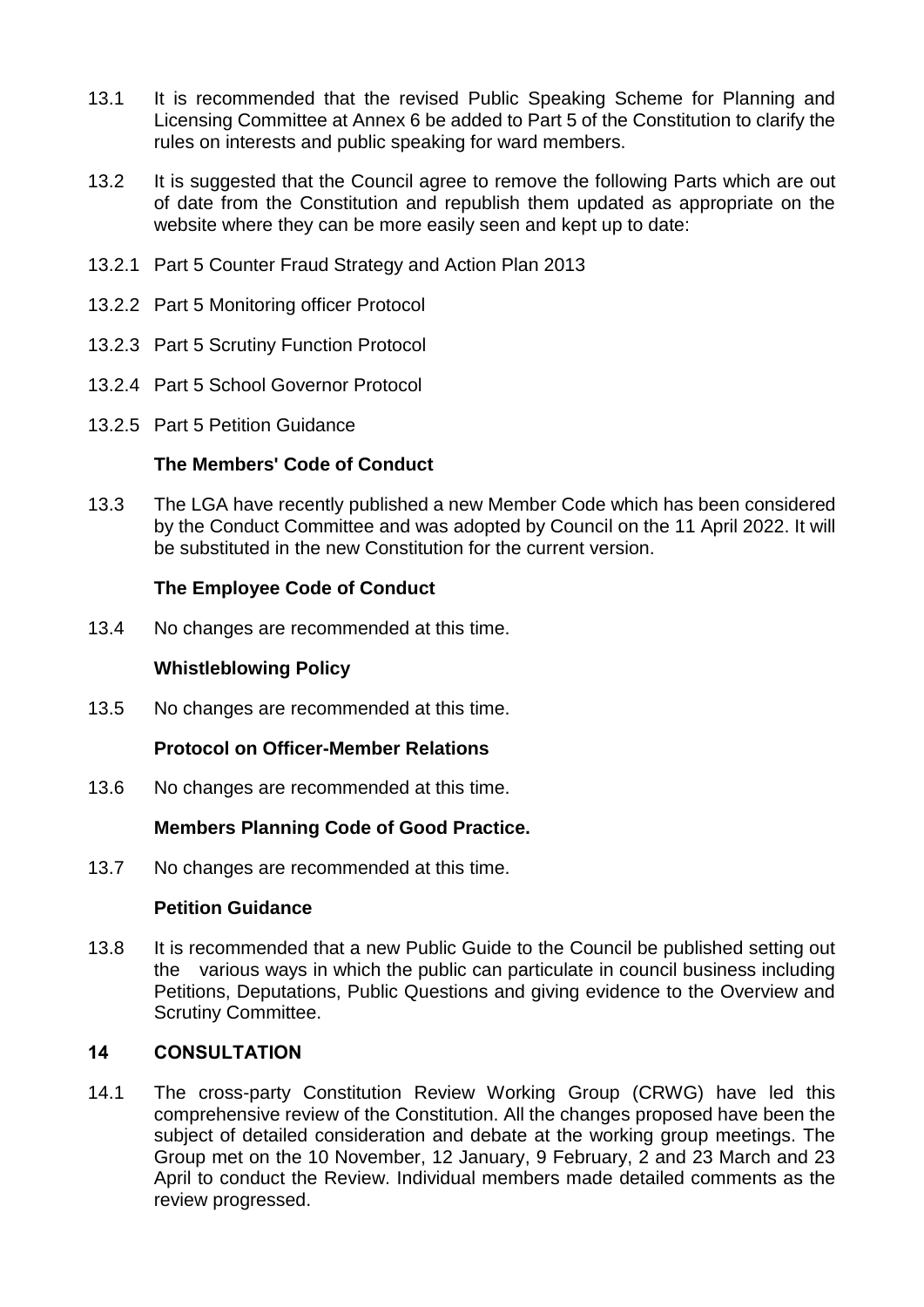- 14.2 The CRWG agreed to commission an all-member survey to alert councillors to the review and to seek ideas for improvement. A short online Survey was prepared and sent to all Members on the 18th of November 2021. Members were asked to complete the survey by the 6th of December 2021. Eighteen of the current 26 councillors (69%) agreed to participate in the Survey and the results are summarised in section 6 of this Report.
- 14.3 An all-member seminar was held on the 4 April to update members on the work of the review, the new member Code of Conduct and to engage in a question-andanswer session on the proposed changes.

## **15 ALTERNATIVE OPTIONS**

15.1 None identified as the Council has a legal obligation to keep the Constitution up to date and legally compliant.

#### **16 FINANCIAL IMPLICATIONS (MANDATORY)**

- 16.1 There will be an immediate saving in two special responsibility allowances for Scrutiny Chairmen of £14,832 per year. Part of these savings can be used to invest in member development and training to support the new overview and scrutiny function.
- 16.2 Moving from 18 scheduled scrutiny committee meetings to 11 will result in some savings in administrative and clerking support. These are unquantifiable at this early stage.

### **17 LEGAL AND GOVERNANCE CONSIDERATIONS**

- 17.1 Section 37 of the Local Government Act 2000 sets out the duty of the Council to prepare and keep up to date its constitution as follows:
- 17.1.1 A local authority which are operating executive arrangements or alternative arrangements must prepare and keep up to date a document (referred to in this section as their constitution) which contains— (a) such information as the Secretary of State may direct, (b) a copy of the authority's standing orders for the time being, (c) a copy of the authority's code of conduct for the time being under section 51; and (d) such other information (if any) as the authority consider appropriate.
- 17.1.2 A local authority must ensure that copies of their constitution are available at their principal office for inspection by members of the public at all reasonable hours.
- 17.1.3 A local authority must supply a copy of their constitution to any person who requests a copy and who pays to the authority such reasonable fee as the authority may determine.

#### **18 DATA PROTECTION IMPLICATIONS**

18.1 A Data Protection Impact Assessments (DPIA) has not been completed because there are no identifiable risks/issues to the rights and freedoms of natural persons.

## **19 EQUALITY IMPACT ASSESSMENT**

19.1 An Equality Impact Assessment (EqIA) has not been completed as it is not in scope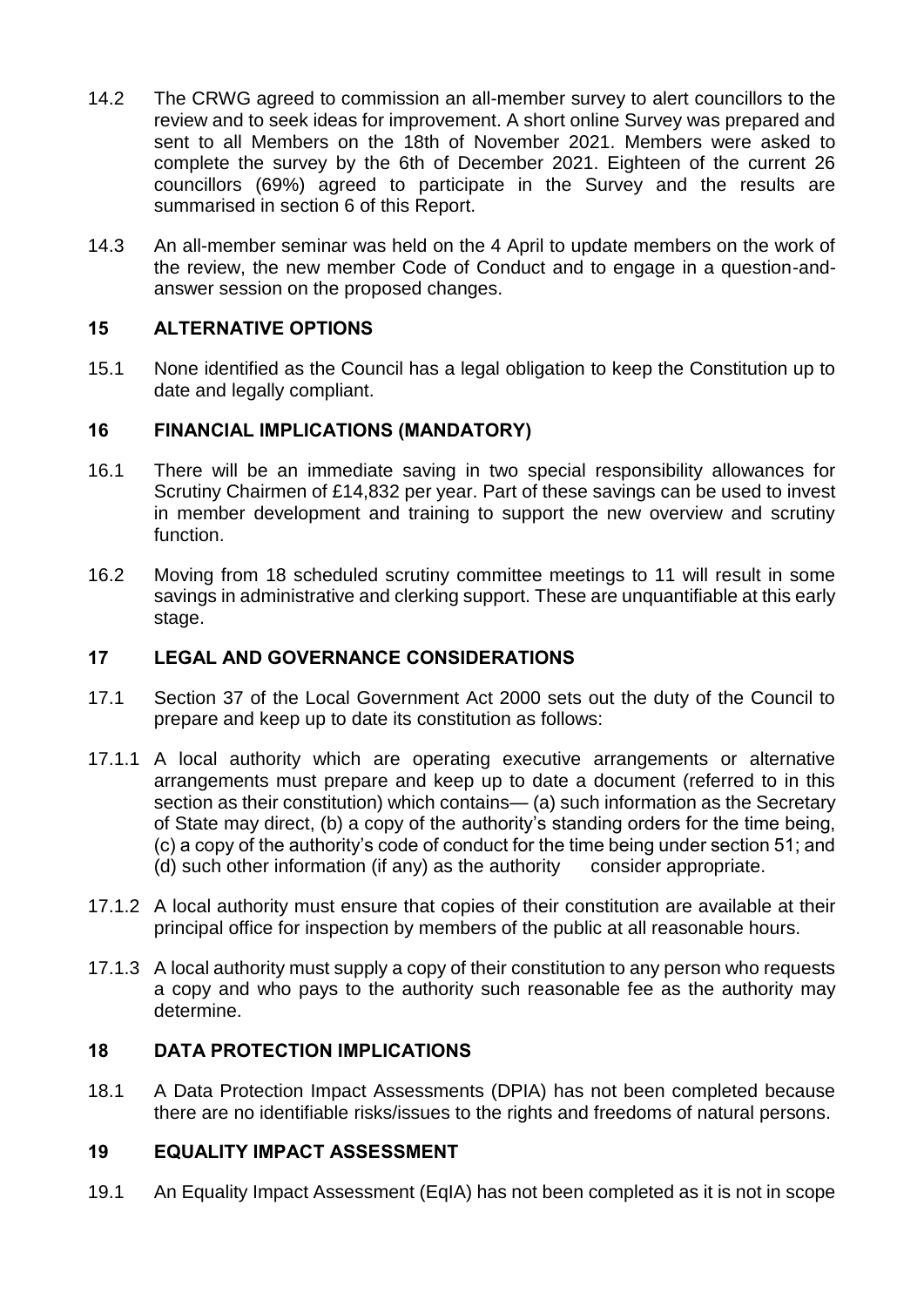for the Constitution Review. The Review supports the effective functioning of the Council, which increases the potential for positive impacts on equality because of the Council's activities.

## **20 COMMUNITY SAFETY IMPLICATIONS**

20.1 None identified.

# **21 HEALTH AND WELLBEING IMPLICATIONS (MANDATORY)**

21.1 None identified.

## **22 CONCLUSION AND SUMMARY OF REASONS FOR THE RECOMMENDATIONS**

22.1 An up to date and robust Constitution can make a real difference to the operation and governance of a council. The process of updating the Constitution ensures legal compliance and builds trust between officers and members. It also provides an opportunity for open cross-party debate about the fundamental issues of how the Council operates. It is planned to hold regular briefing sessions on the Constitution as a key part of Member Induction and Development each year.

# **23 BACKGROUND PAPERS**

- 23.1 Review of Overview and Scrutiny at Rutland County Council CRWG Report 23 March 2022 and Council Report 11 April 2022
- 23.2 Health and Wellbeing Report 5 April New terms of Reference
- 23.3 Public Speaking Scheme for Planning Applications -CRWG Report 23 March 2022
- 23.4 Part 5 Codes and Protocols CRWG Report 23 March 2022
- 23.5 Rutland Council Constitution Review Member Survey 2021/22 12 January 2022
- 23.6 Constitution Review Working Group Agenda Pack 9 February 2022
- 23.7 Constitution Review Working Group Agenda Pack 10 November 2021
- 23.8 Constitution Review Working Group Agenda Pack 12 January 2022
- 23.9 Constitution Review Working Group Agenda Packs 2 March
- 23.10 Constitution Review Working Group Agenda Pack 23 March 1
- 23.11 Constitution Review Working Group Agenda Pack 12 April 2022
- 23.12 Rutland Constitution

## **24 APPENDICES**

- 24.1 Appendix 1 revised Contents and Part 1 Constitution
- 24.2 Appendix 2 revised Part 2 Constitution